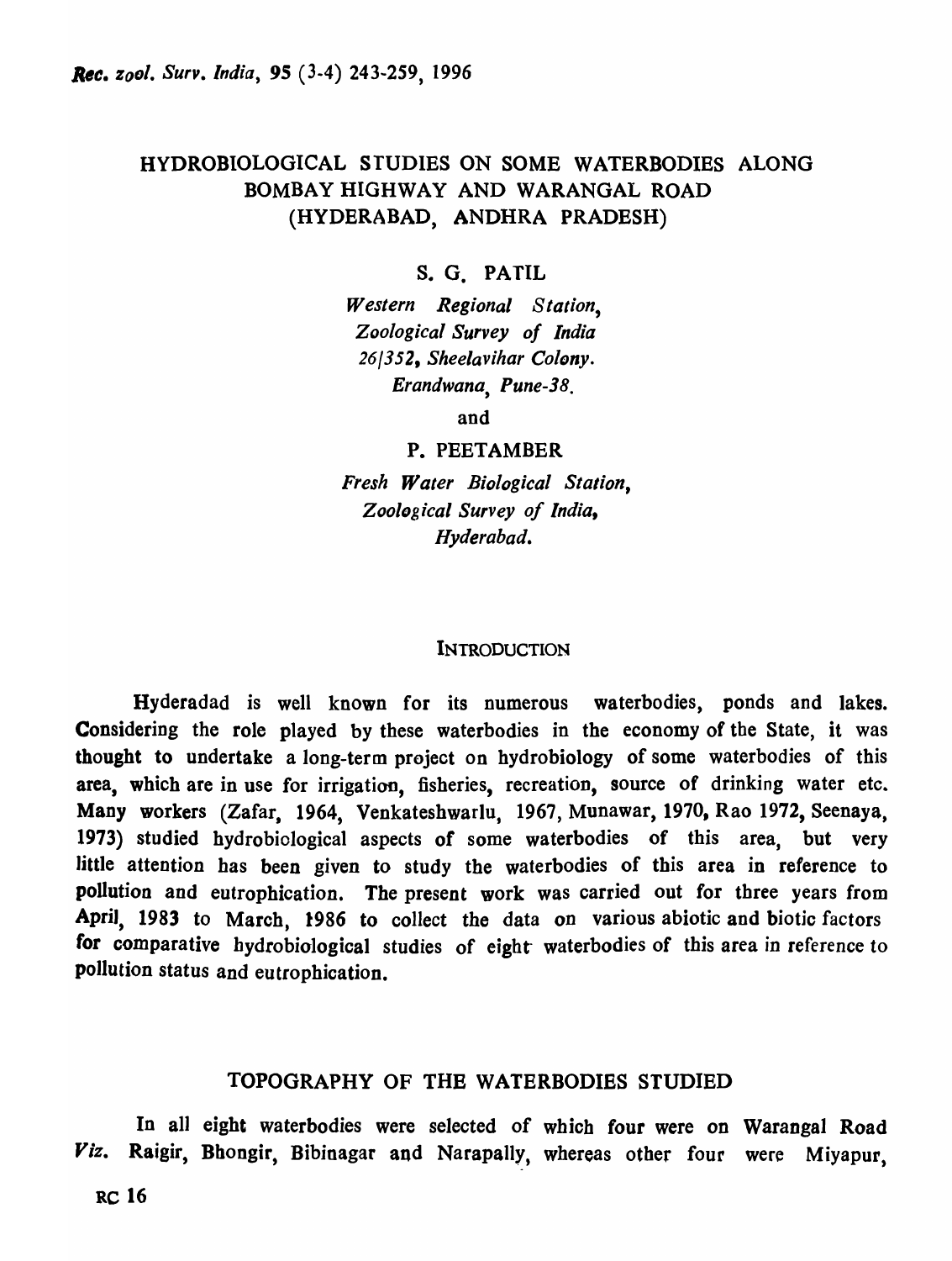Gangaram Village tanks, Patan and Komatkunta situated within 70 Kms from Hyderabad on Bombay Highway.

The Komatkunta and Narapally tanks are temporary and usually get dried up in summer whereas Patan tank is perennial and Gangaram, Miyapur, Raigir, Bhongir, Bibinagar waterbodies were under extensive use for irrigation. The Raigir. Bhongir, Bibinagar tanks are situated in Nalgonda District whereas Patao, Komatkunta in the Medak district.

#### TABLE: I

| Name of<br>Waterbody | <b>District</b> | Longitude | Latitude          | Distance from<br>Hyderabad |
|----------------------|-----------------|-----------|-------------------|----------------------------|
| Komatkunta           | Medak           | 78°14'E   | $17^\circ 32' N$  | 42 Kms                     |
| Patan                | Medak           | 78°16'E   | $17^{\circ}02'E$  | 32 Kms                     |
| Gangram              | Hyderabad       | 78°17'E   | 17°31'N           | 25 Kms                     |
| Miyapur              | Hyderabad       | 78°18'E   | $17^{\circ}81'$ N | 24 Kms                     |
| Narapally            | Hyderabad       | 78°35'E   | $17^{\circ}26'$ N | <b>16 Kms</b>              |
| Raigir               | Nalgonda        | 78°49'E   | $17^\circ 38' N$  | <b>56 Kms</b>              |
| Bhongir              | Nelgonda        | 78°41'E   | 17°31'N           | 52 Kms                     |
| Bibinagar            | Nalgonda        | 78°41'E   | 17°31'N           | 46 Kms                     |

#### Topography of Waterbodies

## MORPHOMETRY, DRAINAGE AND CATCHMENT AREA

Majority of the tanks are oval, suboval, or spherical in shape. The ratio between the smallest and largest tanks is  $1: 1500$ . The two tank, Narapally and Komatkunta are smaller in size and gets water from the nearby Paddy fields during Monsoon. The tanks namely Bhongir, Raigir, Bibinagar and Miyapur receive water from inlet sources like land run, off from the surrounding area. The tanks like Bibinagar, Patan, Raigir, Gangaram are under inmense impact of suspended silt from the loose soil of surrounding agricultural fields thus making water turbid.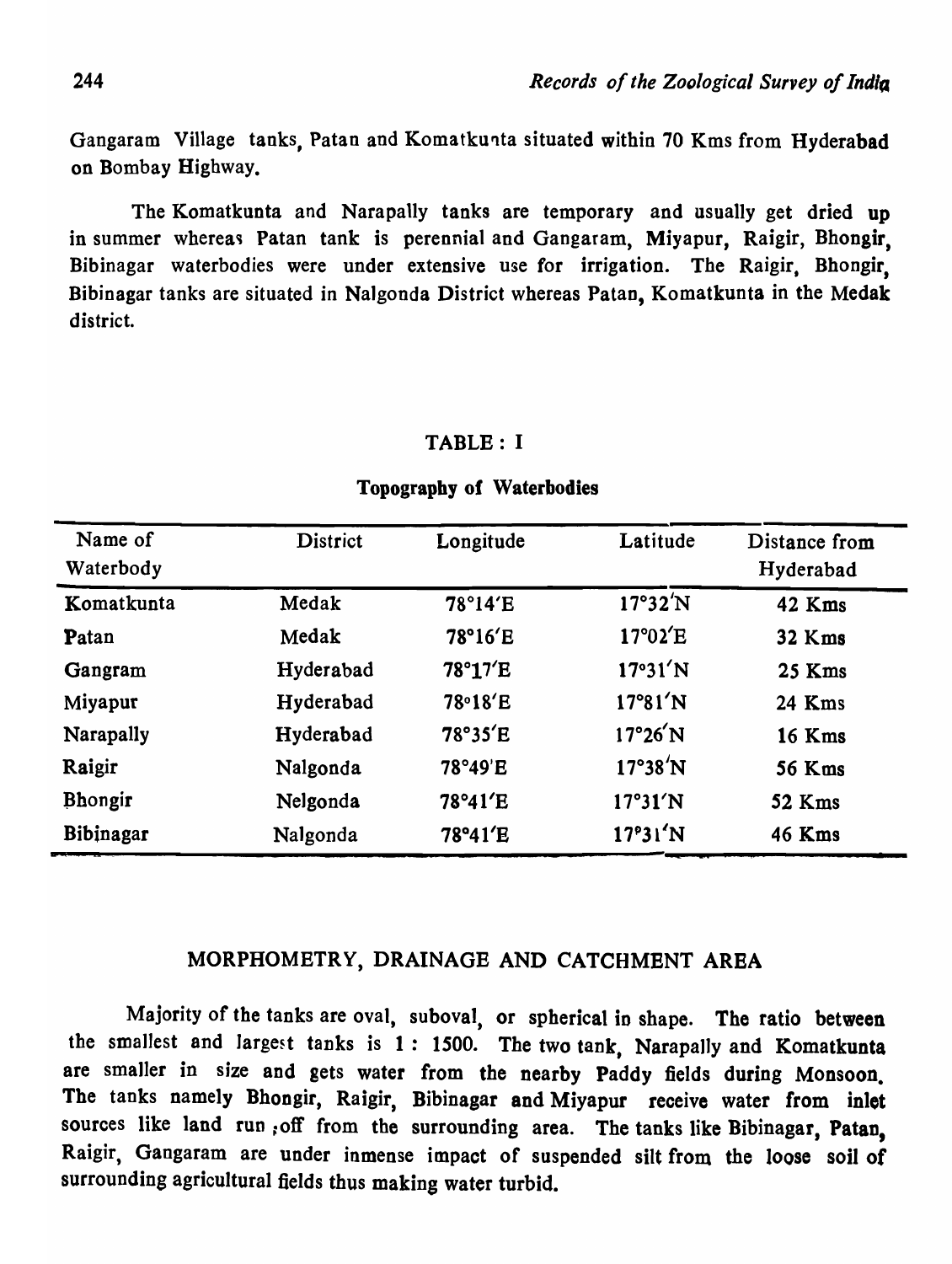## TABLE: II

# Some Morphometric Features of the Waterbodies

| Waterbody     |      |      | III  | TV   |      |      | <b>VII</b> | VIII |
|---------------|------|------|------|------|------|------|------------|------|
| Altitude<br>M | 1685 | 1680 | 1680 | 1678 | 1675 | 1680 | 1685       | 1630 |
| Max. depth M  |      |      |      |      | 3    | 4    |            | 1.5  |

## CLIMATIC CONDITIONS

There are four seasons in the study area, cold seasons from December to Mid February. Hot period from Mid February to May, the Monsoon season from June to September and the post monsoon from November to December. The maximum summer temperature varies from 28 to 34°C and the minimum was 12 to 15°C, the annual rainfall was very less during the period understudy is shown below.

### MATERIALS AND METHODS

The water and plankton samples were collected from the eight waterbodies once in a month for a period of April, 1983 to March, 1986. Visibility was determined by secchi disc. pH, conductivity, were estimated electrometrically. Alkalinity, chloride, D. O., CO<sub>2</sub>. Hardness, Phosphate, Nitrate Nitrogen, Sulfate, Calcium and magnesium were determined as per Standard Methods APHA (1971). The plankton in the water was preserved in 5% formaline and counting of plankton was made with the help of Sedgwick Rafter cell. Identification of aquatic macrophytes and zooplankton were made upto species level whereas identification of algae were made upto genera only.

# WATER TRANSPARENCY

In majority of these tanks water was turbid due to silting from the nearby agriculture land and urthen bundh. The secchi disc reading was 2 m in Miyapur and lowest reading was 0.5 m in Komatkunta. The transparency of Bibinagar tank was less due to planktonic population besides silting process. All the water bodies under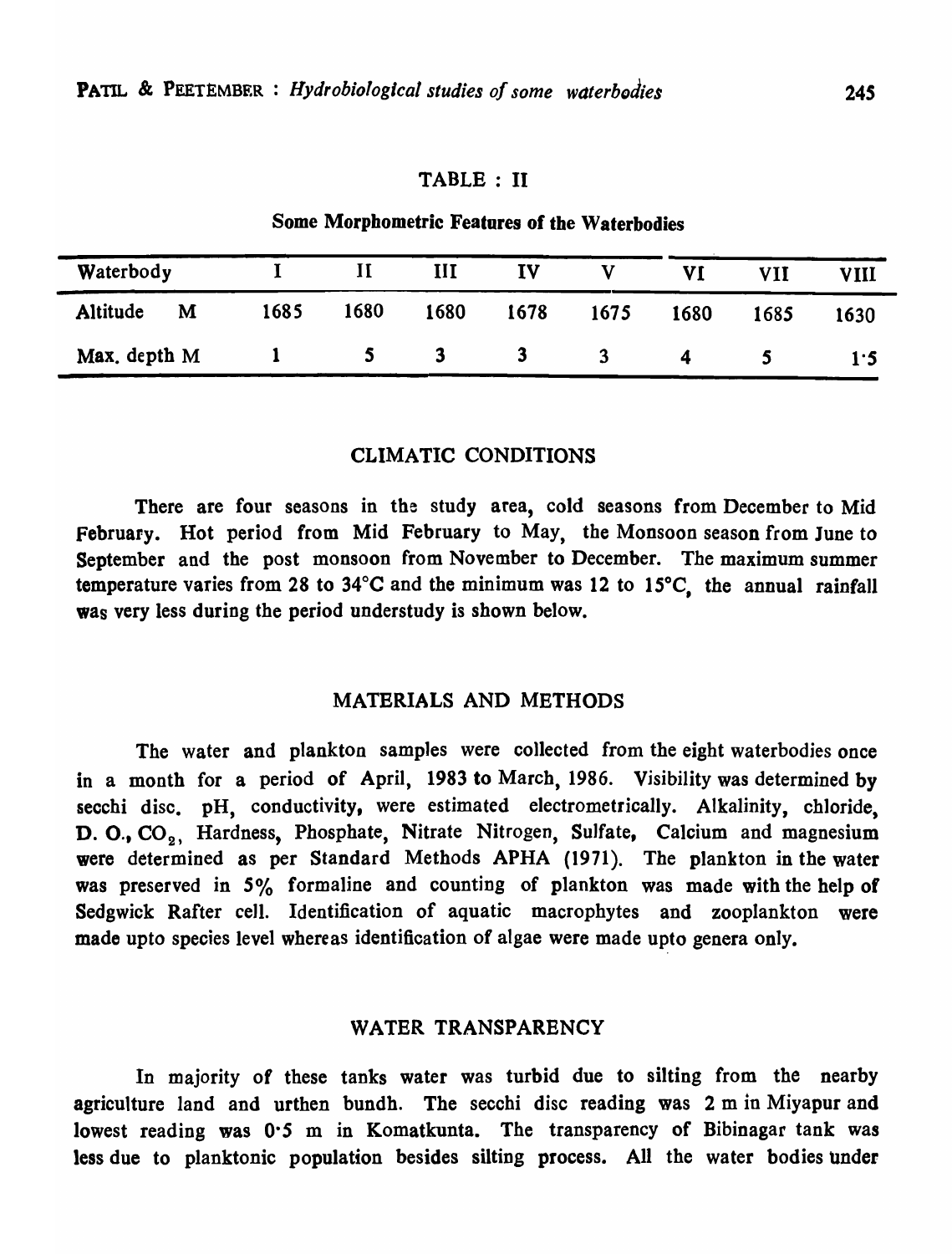study were not very deep and most of them dried up due to summer and use of water for irrigation.

# CHEMICAL FEATURES OF THE WATERBODIES

pH of all the waterbodies was always above 7 with notable variation in all the water systems. Specific conductivity was the lowest in Bhongir and Miyapur. The water of these reservoirs is moderately hard. Since the total hardness was always abov 100 to 150 mg (except Komatkunta) and in some waterbodies it was above 150 mg. The highest chloride content was recorded (185 mg/L) in Patan Cheru. The total alkalinity value was maximum in Bibinagar while the total phosphate, values were relatively more in Bibinagar tank and Patan tank (table III).

The human settlement nearby area of Patan tank has affected the water quality of this tank although previously this tank was used for *Trapa* and fish culture by local people. At present this aquatic system is gradually deteriorating and the thick mat of Trapa plants, has been completely vanished likewise other waterbodies Gangaram, Miyapur, Bibinagar are under immense pollution impacts and there is urgent need to protect and save them from death. Further it is necessary to protect these waterbodies from the natural process of filling. The catchment area should be properly planted to prevent soil erosion.

### **DISCUSSION**

During the first year of study it was observed that good aquatic floating vegetation florishes well in Patan tank followed by Gangaram and Miyapur tank. The list of species recorded from all the waterbodies are given in Table VI, In all 17 Macrophytes have been reported, out of which the Patan tank showed all the plants. The Marsby amphibious plant was dominant in Patan tank besides *Trapa bispinosa.* Among submerged plants *Ceratophyllum demersum* was the most common in Miyapur tank besides *Hydrilla*  verticillata. The distribution of *Trapa* plant was quite predominant in first year of study but gradually the thick mat vanished by the end of study period due to increasing pollution by sewage and effluents from the nearby factories. The distribution of macrophytes in other waterbodies was sparse and irregular. In all 20 species of rotifers, 10 species of cladocera and 4 species of Copepods were recorded in all (table IV) the water bodies. Bibinagar tank and Patan tank represent maximum number of species whereas lowest number was reeorded in Narapally and Komatkunta. The phytoplankton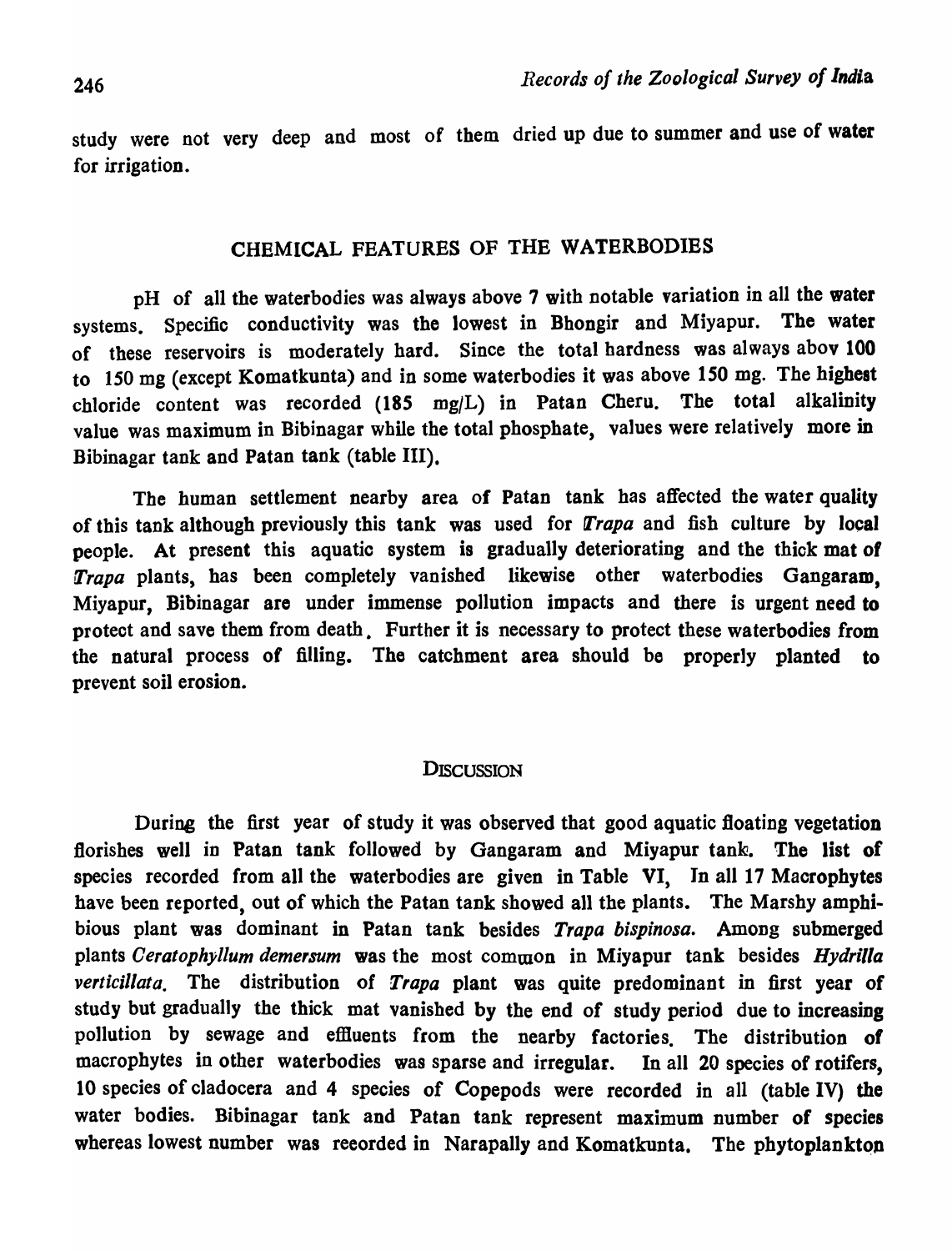|                | Temp.                  | pH      | CO <sub>2</sub> |             | $CO3$ HCO <sub>3</sub> D.O. |         | Hard-   | Ca         | Mg     | Chlo-                                | <b>Total</b>    | Sulp.           | NO <sub>3</sub> | Sp.                               |
|----------------|------------------------|---------|-----------------|-------------|-----------------------------|---------|---------|------------|--------|--------------------------------------|-----------------|-----------------|-----------------|-----------------------------------|
| Lake           | Water                  |         |                 |             | $mg/L$ mg/L mg/L            | mg/L    | ness    | mg/L       | mg/L   | ride                                 | PO <sub>4</sub> | hate            | N               | onductivity                       |
|                | $\rm ^{\circ}C$        |         |                 |             |                             |         | mg/L    |            |        | mg/L                                 | mg/L            | mg/L            | mg/L            | $\mu$ Ohm/Cm                      |
| $\mathbf I$    | $20 -$                 | $7.3 -$ | $0 -$           | $0 -$       | $50-$                       | $5.6 -$ | 60-     | 40-        | $24 -$ | $10-$                                | $0.01 -$        | $1.8 -$         | $0.18 -$        | 10 <sup>3</sup> X.675             |
|                | 29                     | $8 - 5$ | 20              | 24          | 90                          | 8·0     | 86      | 52         | 36     | 25                                   | 0.25            | 4.5             | 2.6             | $X1.0-1.5$                        |
| $\mathbf{II}$  | $19-$                  | $7.2 -$ | $0 -$           | $18-$       | 160-                        | $7.2 -$ | 100-    | 40-        | $28 -$ | $70-$                                | $3.60 -$        | $1.8 -$         | $10-70-$        | 10*X.675                          |
|                | 32                     | 8.8     | 22              | 64          | 286                         | 8.4     | 150     | 80         | 60     | 185                                  | 4.00            | 1.95            | 12.50           | $X 1.0 - 2.5$                     |
| III            | $20-$                  | $8.0 -$ | $0-$            | $12-$       | $36 -$                      | $5.8 -$ | 114-    | $84-$      | $36 -$ | 128-                                 | $0.01 -$        | $7.2 -$         | $1.5 -$         | $10^3 X.6.75$                     |
|                | 30                     | 9.3     | $\mathbf{0}$    | 26          | 170                         | 6.2     | 240     | <b>120</b> | 100    | 140                                  | 0.27            | 15.5            | 7.68            | $X 1.8 - 2.0$                     |
| 1 <sub>V</sub> | $20 -$                 | $7.3 -$ | $0 -$           | $4-$        | $52-$                       | $4.6-$  | $142 -$ | 126-       | $30-$  | $20 -$                               | $0.02 -$        | $3.2 -$         | $1.05 -$        | 10 <sup>8</sup> X.675             |
|                | 30                     | 8.8     | $\mathbf 0$     | 38          | 184                         | 5.0     | 180     | 140        | 50     | 102                                  | 0.136           | 5.6             | 5.51            | $X 1'0-1'2$                       |
| V              | $20 -$                 | $8.0 -$ | $0-$            | $0 -$       | $70 -$                      | $3.2 -$ | 120-    | $85 -$     | 40-    | $31-$                                | $0.03 -$        | $6.9-$          | $0 - 0 -$       | 10 <sup>8</sup> X.675             |
|                | 30                     | 8.2     | 34              | $\mathbf 0$ | 160                         | 4.4     | 185     | 135        | 60     | 110                                  | 0.20            | $14-0$          | 0.87            | $X 1.2 - 1.5$                     |
| VI             | $21-$                  | $8.0 -$ | $0 -$           | $0 -$       | $80-$                       | $6.1-$  | 180-    | 124-       | $20-$  | $50-$                                | $0.02 -$        | $7.2 -$         | $0 - 0 -$       | 10 <sup>s</sup> X <sub>.675</sub> |
|                | 28                     | 8.5     | 24              | 36          | 110                         | 7.2     | 224     | 165        | 45     | 92                                   | 0.22            | 15.5            | 0.58            | $X 1.0 - 1.3$                     |
| VII            | $19-$                  | $8.2-$  | $0 -$           | $34 -$      | 170-                        | $5·1-$  | 180-    | $65-$      | $50-$  | 64-                                  | $0.30 -$        | $8.2 -$         | $0.58 -$        | 10°X.675                          |
|                | 28                     | 9.7     | 35              | 80          | 370                         | 9.7     | 220     | 145        | 60     | 160                                  | 2.45            | $10-0$          | 0.65            | $X 1.0 - 2.0$                     |
| <b>VIII</b>    | $10-$                  | $7-$    | $0-$            | $24-$       | $70 -$                      | $7.8-$  | 180-    | 120        | $60 -$ | $80-$                                | $0.40 -$        | $2.8 -$         | $2.6 -$         | 10 <sup>8</sup> X.675             |
|                | 30                     | 8.8     | $\mathbf{0}$    | 60          | 95                          | 8.1     | 240     | 200        | 80     | 150                                  | 0.80            | 7.2             | 8.2             | $X 1:7-2:5$                       |
|                | Komatkunta, II. Patan, |         |                 |             | III. Gangaram,              |         |         |            |        | IV Miryapur. V. Raigir, VI. Bhongir, |                 | VII. Bibinagar. |                 | VIII. Narapally.                  |

# TABLE : III

Annual average range of various Physico-chemical Parameters

247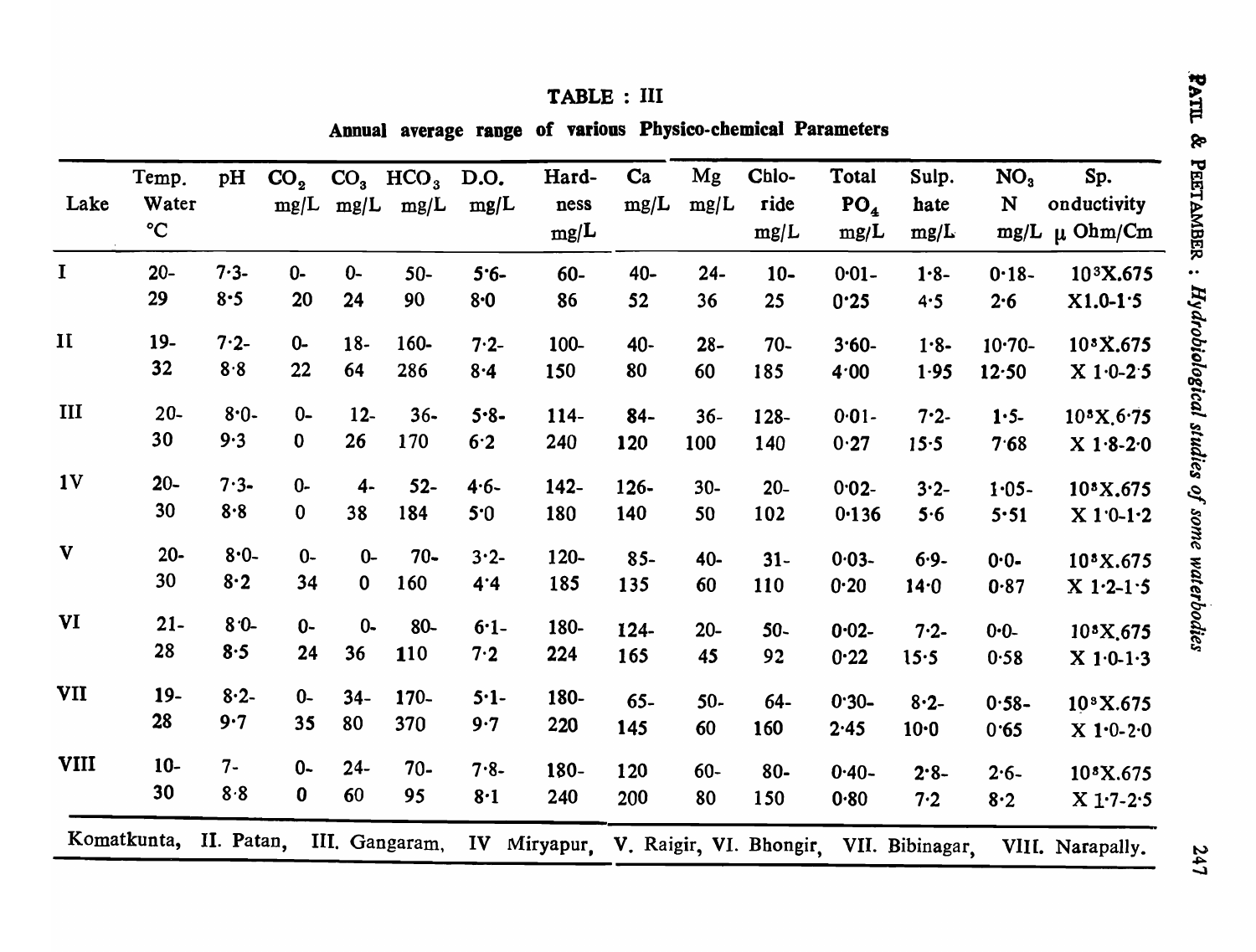consisted of Myxopbyceae, Chlorophyceae, Eugtenopbyceae and Bacillariophyceae *01*  which Myxophyceae was reported by 5 genera and the distribution of other genera is given in Table V.

#### TABLE: IV

# I II III IV V VI VII VIII **ROTIFERA** *Rotaria rotaria* + (Pallas) *Philodina* sp. + + *Polyarthra vulgaris* + + + + + (Carlin) *Filinia longiseta* +  $++$  ++  $-$  +  $-$  ++ + (Ehrenberg) *Pi/inia termillalies* + + + (Plate)  $Keratella Cochlearis$   $+$   $+$ (Gosse) *K. tropica* (Apstein)  $+$   $+$   $+$   $+$   $+$  $Asplanchna$  intermedia  $+$   $+$   $+$ (Hudson)  $\Delta$ nuraeopsis fissa  $+$   $+$   $+$   $+$ (Gosse)  $Trichocerca$  *cylindrica*  $+$   $+$   $+$ (Imhoff) *Brachionus angularis*  $+$   $+$   $+$   $+$   $+$ (Gosse) *B. calyciflorus*(Pallas) + + ++ - + + + B. caudatus – – – – + + + + + Barrois & Daday

 $B.$  *forficula wierjeski*  $\sim$   $+$   $+$   $+$ 

# Distribution of Zooplankton Species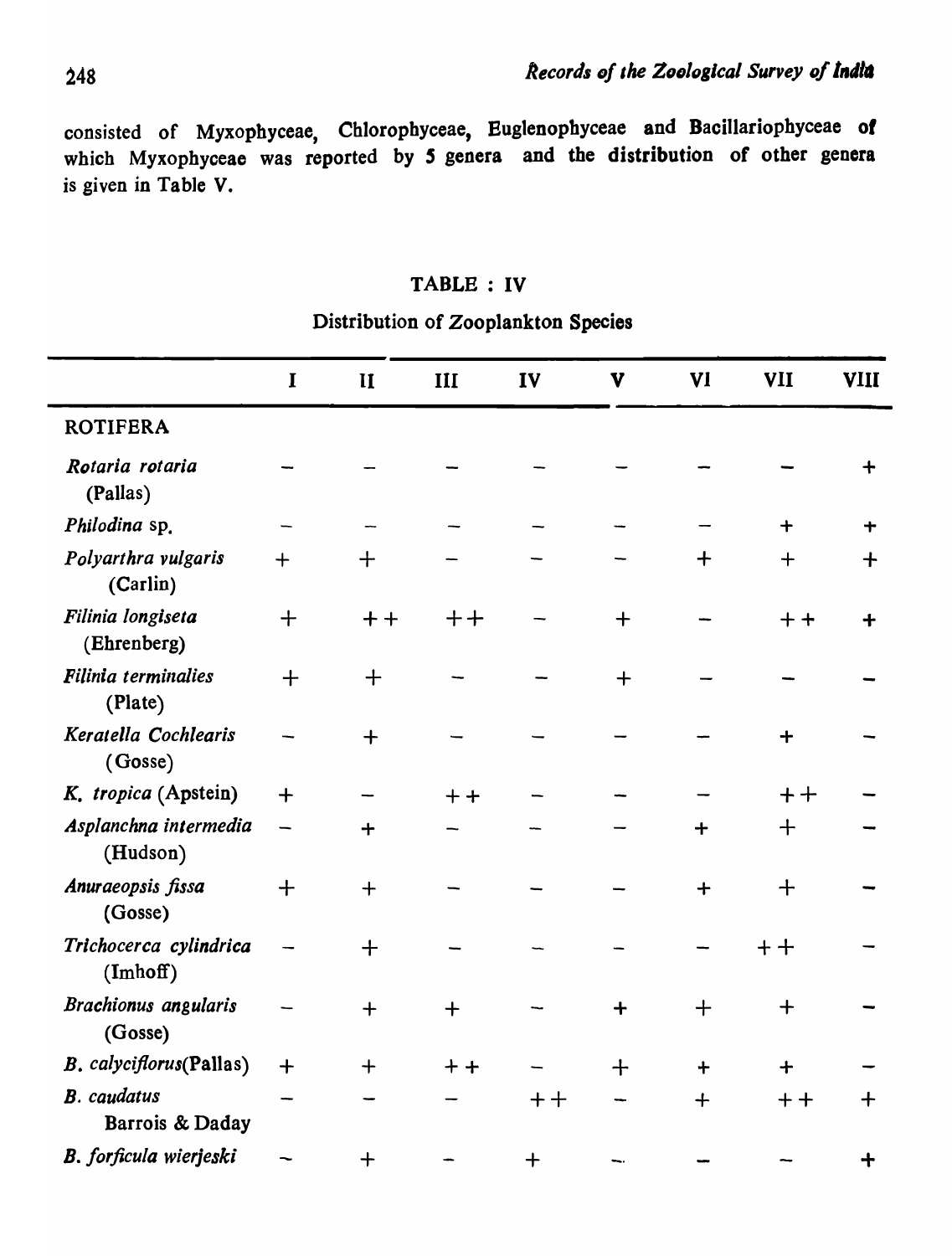|                                        | $\mathbf I$          | $\mathbf{I}$         | III      | IV          | V        | VI       | VII     | <b>VII</b> |
|----------------------------------------|----------------------|----------------------|----------|-------------|----------|----------|---------|------------|
| <b>B.</b> quadridentatus<br>(Hermann)  |                      | $\ddot{\phantom{1}}$ | $\div$   |             | $\ddag$  |          | $+$     |            |
| <b>B.</b> falcatus Iacharias           |                      |                      |          |             | $\bm{+}$ |          | $+$     |            |
| <b>B.</b> rubens Muller                | $\ddot{\phantom{1}}$ | $\ddot{}$            |          | $\bm{+}$    |          |          | $\div$  |            |
| Epiphanes macrourus<br>Barrois & Daday |                      | $\div$               |          |             |          |          | $+$     |            |
| Lecane bulla Gosse<br>Monostyla Sp.    |                      |                      | $\bm{+}$ |             | $\div$   |          |         | ╋          |
| <b>CLADOCERA</b>                       |                      |                      |          |             |          |          |         |            |
| Diaphanosoma sarsi<br>Richard          | $\mathbf +$          |                      |          |             | ╈        | $+ +$    |         | ╈          |
| Ceriodaphnia cornuta<br>Richard        |                      | $+$                  | $\bm{+}$ |             |          | キキ       |         |            |
| Scapholeberis kingi<br><b>Sars</b>     |                      | ╈                    | $\div$   |             |          |          | ╶╊╴     |            |
| Moina micrura (Jurine)                 |                      |                      |          |             | ┿        |          | $\div$  |            |
| Simocephalus vetulus<br>Schodlor       | $\div$               | $\div$               |          | $\ddag$     |          |          | $\pm$   |            |
| Pleuroxus adunchus                     |                      |                      |          |             |          | ┿        |         |            |
| Macrothrix spinsoa<br>King $(E)$       |                      |                      |          | $\mathbf +$ | $\bm{+}$ | $\bm{+}$ | $+$     |            |
| Chydorus reticulatus                   | $\div$               | $+$                  |          | $++$        | $+ +$    |          | ╈       |            |
| Chydorus sphaericus<br>Muller          | $+$                  |                      | $\div$   | $+$         | $+$      | $+$      | $+$     |            |
| Alona rectangula Sars                  |                      | $\ddag$              |          | ┿           |          | $\div$   | $\ddag$ |            |
| <b>COPEPODS</b>                        |                      |                      |          |             |          |          |         |            |
| Mesocyclops hyalinus<br>Rehberg        | ┿                    | $\bm{+}$             |          |             | $\ddag$  | $\bm{+}$ | ┿       |            |
| Cyclops sp.                            |                      |                      |          | ┿           |          | ╈        |         |            |
| Diaptomus sp.                          | ┿                    |                      |          | ┿           |          | ┿        |         |            |

 $-$  Present  $\div$ 

Abundant  $+ +$  $\equiv$ 

 $=$  Absent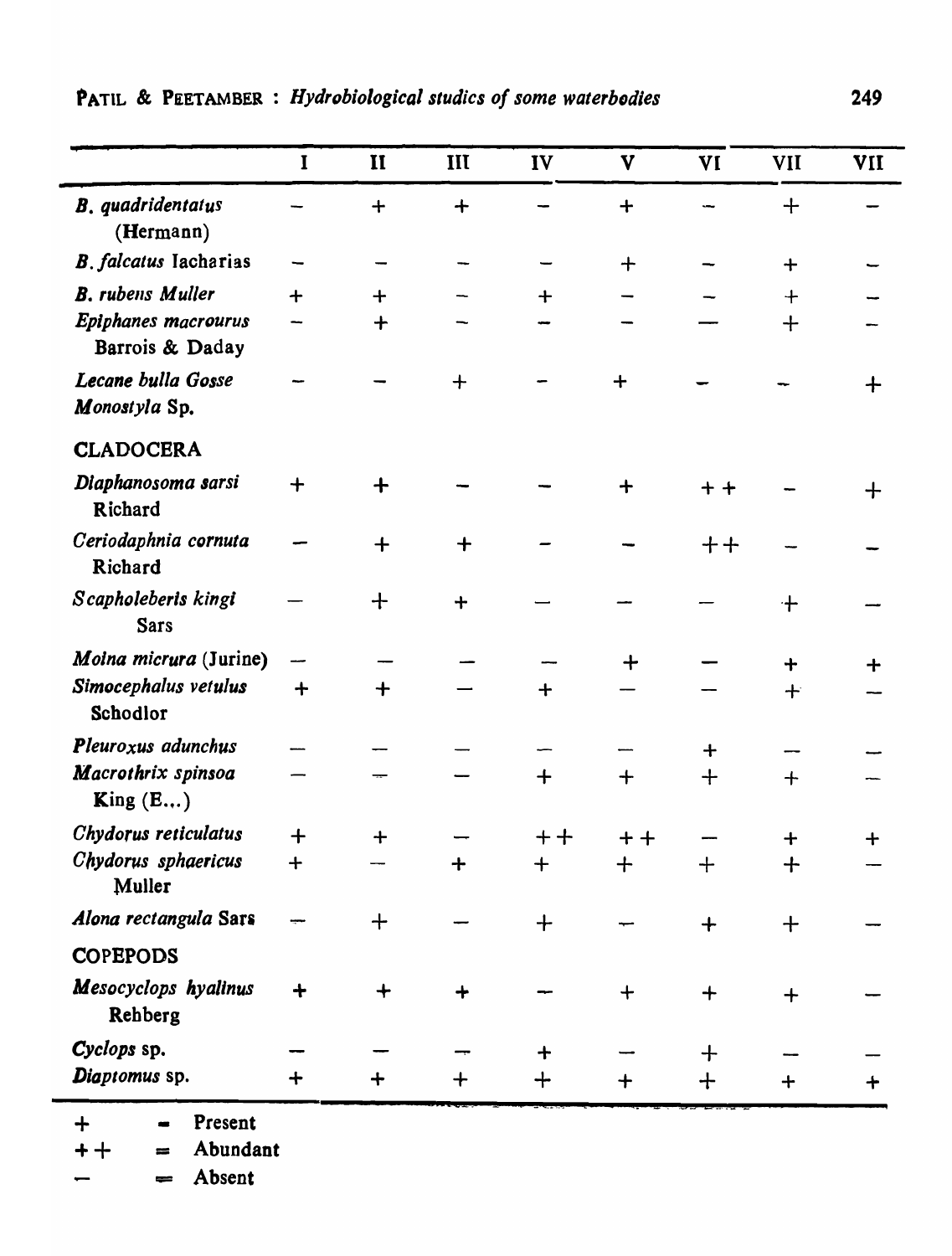As such the tanks like Narapally and Komatkunta are temporary tanks and usually gets dried up in summer thus affecting annual life cycle whereas the tanks like Gangaram, Miyapur, Raigir, Bhongir. Bibinagar are under immense impact of irrigation. Consequently. the water level gets reduced or sometimes completely dried up in summer. The annual rainfall was very less which also directly affects the water level besides evaporation. The Patan tank is perennial and under impact of sewage and industrial pollution.

The mean transparency valus in the Patan, Bibinagar, Narapally and Komatkunta, was low. The low secchi values are due to suspended particles from the erosion of the surrounding area and urthen bundh in Narapally and Komatkunta, whereas in Patan and Bibinagar it is due to density of plankton (Hickel, 1973). Thus these tanks an be judged at the stage of cultural eutrophication on the basis of index of eutrophication (Yoshimura, 1933). The depth of the water in any waterbody does not exceeds above 5 meters. According to Crumrine and Beeton (1965) for developing stable summer stratifiication depth should exceed 8 meters. The pressent study corroborate this view.

The pH in Patan and Bibinagar reservoirs were high coinciding with heavy bloom of phytoplankton (Moitra and Bhattacharya 1965 and lana 1973). High pH indicates higher productivity (Davis, 1955; Bhatnagar, 1984). The present study support this view for the waterbodies like Patan and Bibinagar.

Direct relationship between carbonate and pH was observed as has been shown by (Rao, 1955). Comparative study of pH range of all the waterbodies reveal that all. the waterbodies are favourable for aquatic life (Das, 1978; Robert *et al.* 1940). As such the pH has shown only minor seasonal variations (George, 1966). Free carbon dioxide was not detected except in Komatkunta, Bhongir and Raigir. The absence of  $CO<sub>s</sub>$ in the other waterbodies may he due to its utilization by higher plants, evaporation and agitation (Welch, 1952, & Jayangouder, 1980).

Carbonate was absent in Raigir. The carbonate values in the tanks viz. Bhongir. Komatkunta were not detected on many occasion this may be explained on the basis of the amount of equilibrium  $CO<sub>2</sub>$  in water which inhibits coversion of bicarbonate into carbonate as stated by Ruttner (1953) and Munawar (1970), Harshey *et al.* (1982). Bicarbonate content were high in Bibinagar while lowest bicarbonate alkalinity was seen in Komatkunta. Alikunhi *et al.* (1955) pointed out that alkalinity of highly productive waters must be above 100 PPM. Taking- into account the 100 PPM as seperation point for highly productive and low productive waterbody, the reservoirs Patan, Bibinagar could be grouped as productive.

Freiser and Fernando (1966) opine that when total alkalinity is high, the bicarbonate system prevails and pH is generally on alkaline side. The present study support this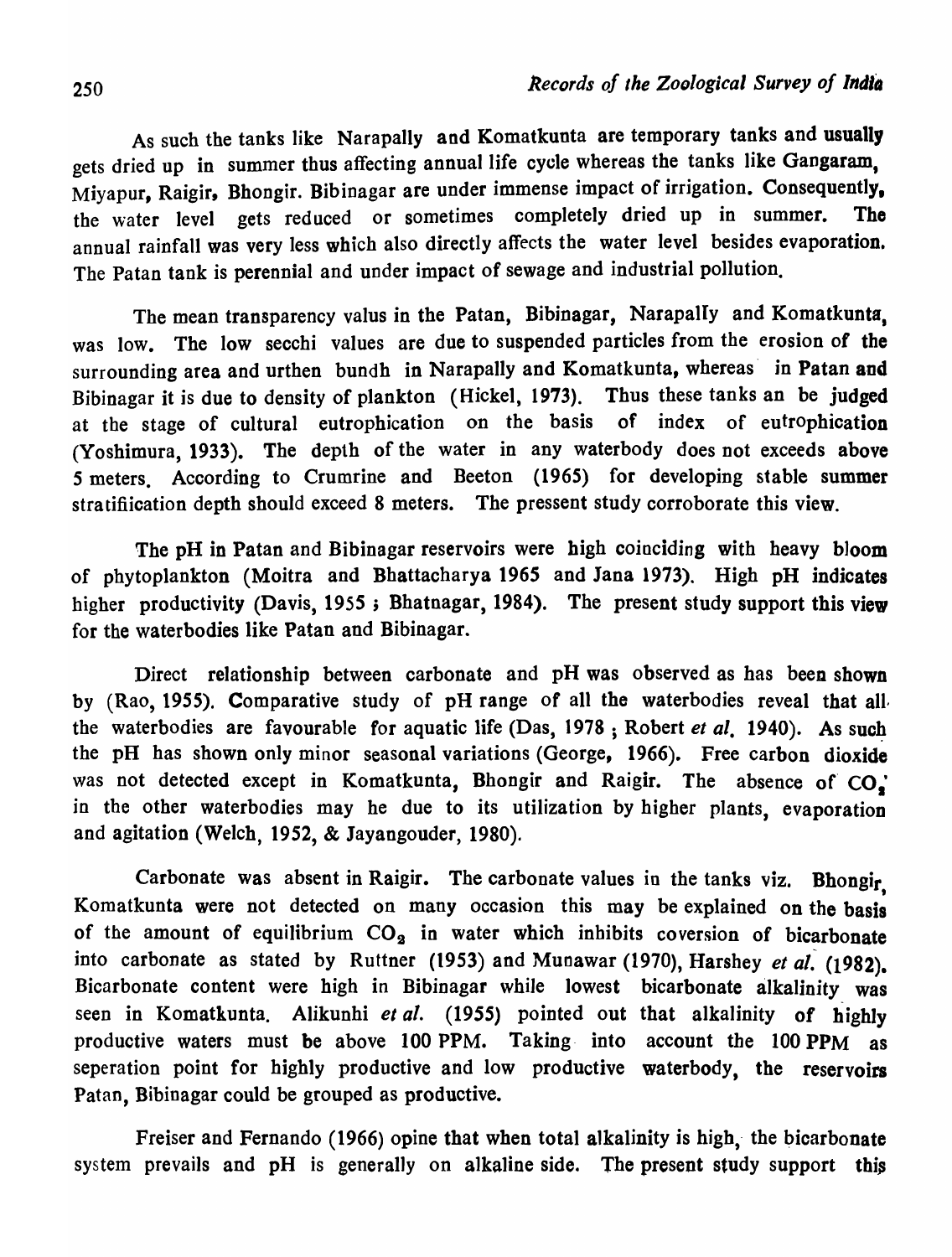view. Haarrel and Dorris (1968) pointed out relationship between high alkalinity with high productivity. In the present study the alkalinity of Patan and Bibinagar were high and the tanks are more productive in fauna and fiora as compared to other tanks. Das (1978), Patil et al. (1983) concluded that high alkalinity indicate nollution. In the present study it holds good in case of tanks like Patan and Bibingar which are considerebly polluted. The former due to sewage and industrial effluents while the later is due to domestic waste and sewage.

D. O. content in all the waterbodies was always above 5<sup>-1</sup> mg/L except in Miyapur and Raigir where it was less than  $5 \text{ mg/L}$  on many occassions. Low oxygen may be due to evaporation at high temperatures and oxydation of organic matter, (Munawar, 1970, Patil et al. 1985). It seems that the above tanks except Miyapur and Raigir, are favourable to maintain fish fauna. (Ellis *et al.* 1946, Dimick & Merryfield 1947). Ganapati (1962) stated that higher D. O. during winter can be due to photosynthetic activities at upper level. Total hardness of water was always above 100 mg/L except in Komatkunta. Thus the tanks studied showed water hardness between slightly hard (100-1S0) and moderately hard (150-250 PPM) (Taylor, 1958 and Jayangouder, 1980). The most dominant cation in these water are calcium and the ratio was 2: 1 in some cases. The maximum chloride content was found in Bibinager and Patan and the lowest in Komatkunta. The chloride content was maximun in summer months and it might be due to reduced water level and evaporation at high temperature.

|                       |     | $\mathbf{I}$ | III         | IV        | Y         | VI     | <b>VII</b> | <b>VIII</b> |
|-----------------------|-----|--------------|-------------|-----------|-----------|--------|------------|-------------|
| Chlorophyceae         |     |              |             |           |           |        |            |             |
| <b>Ankistrodesmus</b> |     | $\div$       | $+$         | $+ +$     |           | $++$   | $\ddot{+}$ |             |
| <b>Botryococcus</b>   |     |              |             | $+$       |           | $++$   | $++$       |             |
| <b>Closteriosis</b>   |     |              |             |           | $+ +$     | $\div$ | $+ +$      |             |
| Coelastrum            |     |              | $\mathbf +$ |           | $+ +$     |        |            |             |
| Pediastrum            | $+$ | $\ddag$      |             |           |           | $\div$ | $+ +$      |             |
| <b>Scenedesmus</b>    | $+$ | $+$          |             | $\div$    | $\ddot{}$ | $+$    | $+$        | ╈           |
| Selanastrum           | $+$ | $+$          |             | $+ +$     |           |        |            | $\mathbf +$ |
| Tetradesmus           | $+$ |              |             | $\ddot{}$ |           |        | $+ +$      |             |
| <b>Olosterium</b>     |     | ╈            |             |           |           | キキ     |            |             |

TABLE: V Distribution of Phytoplankton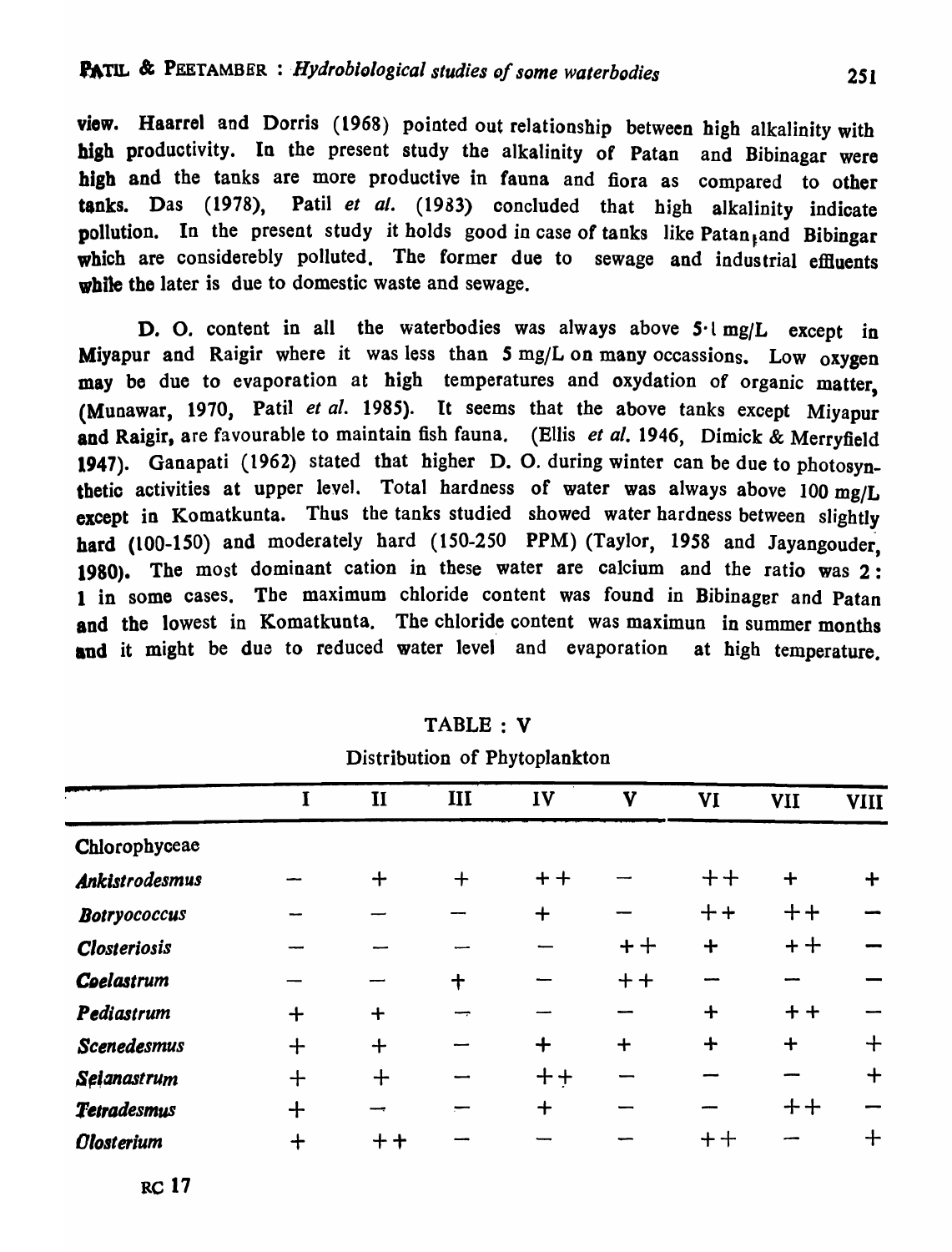|                    | $\mathbf I$ | $\mathbf{I}$         | III                 | IV                   | V        | <b>VI</b> | VII      | <b>VIII</b>      |
|--------------------|-------------|----------------------|---------------------|----------------------|----------|-----------|----------|------------------|
| Cosmarium          |             | $+ +$                |                     | $+$                  |          |           | $+ +$    | $+ +$            |
| Staurastrum        | $+$         |                      |                     | $+$                  | $+$      |           |          | $\ddot{}$        |
| Cyanophyceae       |             |                      |                     |                      |          |           |          |                  |
| Anabaena           |             |                      | $+$                 |                      | $+$      |           | $+ +$    |                  |
| <b>Microcystis</b> | $\div$      | $+ +$                |                     |                      |          | $+ +$     | $+ +$    |                  |
| Oscillatoria       |             | $+$                  |                     | $+$                  | $+$      | $+$       | $+$      | $+$              |
| Spirulina          |             |                      |                     | $+$                  | $\bm{+}$ | $+$       | $+$      |                  |
| Merismopedia       | $+$         | $\div$               |                     | $+$                  |          | $\div$    | $+ +$    |                  |
| Bacillariophyceae  |             |                      |                     |                      |          |           |          |                  |
| Cyclotella         | $+$         | $+$                  |                     | $\ddot{\phantom{1}}$ | $+$      |           | $+ +$    | $\ddag$          |
| <b>Melosira</b>    | $+$         | $+$                  |                     |                      | $+$      |           | $+$      |                  |
| Naviculla          | $+$         | $+ +$                | $+$                 | $\div$               |          | $\ddag$   | $+ +$    | $+$              |
| Nitzschia          |             | $\ddot{\phantom{1}}$ | $+$                 | $+$                  | $\div$   |           | $+$      |                  |
| Synedra            | $\div$      | $\ddot{\phantom{1}}$ | $\div$              |                      | $+ +$    | $+ +$     | $+$      | $\ddot{+}$       |
| Cymbella           |             | $+$                  | $\ddot{\mathbf{+}}$ |                      | $+$      |           |          | $\boldsymbol{+}$ |
| Fragillaria        |             |                      | $+$                 |                      |          | $+$       | $+ +$    | $+$              |
| Euglenophyceae     |             |                      |                     |                      |          |           |          |                  |
| Euglena            |             | $\div$               |                     |                      |          |           | $+ +$    | ╋                |
| Phacus             | $\div$      | $\bm{+}$             |                     | $\div$               |          |           | $\bm{+}$ |                  |

Present  $+$  $=$ 

Abundant  $+ +$  $\blacksquare$ 

Absent  $=$ 

The maximum chloride content in both tanks Patan and Bibinagar indicates pollution of animal origin (Keenwood 1923, Ganapati 1962).

Vollenweider and Frei (1953) relate increase in specific conductivity to the state of enrichment. Same holds good in the present study. Specific· conductivity values were quite high in Patan, Bibinagar and Narapally but were in favourable range Ellis (1937). Zutshi et al. (1980) stated; that generally the water with higher transparency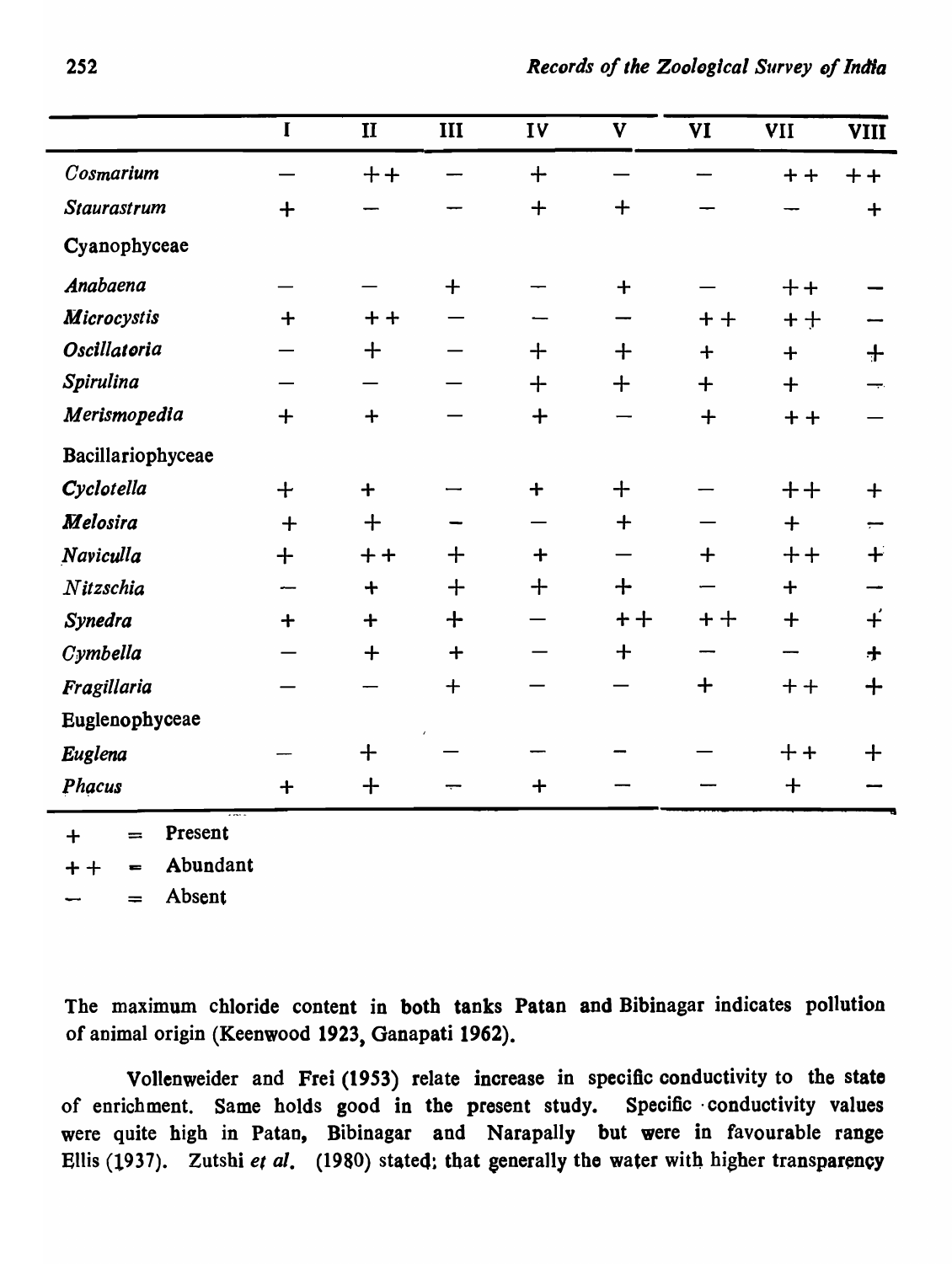# **TABLE VI**

Distribution of some Macropytes

|                         | I         | $\mathbf{I}$ | III       | IV        | $\mathbf{V}$ | <b>VI</b> | <b>VII</b> | <b>VIII</b> |
|-------------------------|-----------|--------------|-----------|-----------|--------------|-----------|------------|-------------|
| Azolla pinnata          | D         | P            | ${\bf P}$ |           | P            | ${\bf P}$ |            |             |
| Ceratohyllum demersum   | ${\bf P}$ | D            | P         | D         |              | ${\bf P}$ | D          | P           |
| Chara sp.               |           | ${\bf P}$    | P         | ${\bf P}$ | ${\bf P}$    | ${\bf P}$ | ${\bf P}$  |             |
| Eichhornia crassipes    | ${\bf P}$ | D            | P         |           |              |           |            |             |
| Hydrilla verticillata   | ${\bf P}$ | P            | $-P$      | $-P$      |              | $\cdot$ P |            | P           |
| Hygroryza aristara      |           | P            |           |           |              |           |            |             |
| Ipomea aquatica         |           | ${\bf P}$    | P         |           |              | ${\bf P}$ | ${\bf P}$  |             |
| Jussiaea repens         |           | P            | ${\bf P}$ |           |              |           |            |             |
| Leamna minor            | D         | P            | ${\bf P}$ | ${\bf P}$ | P            | ${\bf P}$ | P          | P           |
| Najas minor             | ${\bf P}$ | P            | ${\bf P}$ | P         |              |           |            |             |
| Nelumbo nucifera        | $-P$      | $\mathbf D$  | D         | P         |              |           |            |             |
| Nymphoides indicum      |           | P            |           |           |              |           |            |             |
| Ottelia olismoides      | ${\bf P}$ | P            | P         |           |              | P         |            |             |
| Pistia                  |           | ${\bf P}$    |           |           |              | P         | ${\bf P}$  | P           |
| Potamogeton perfoliatus |           | P            |           |           |              |           | ${\bf P}$  |             |
| Trapa bispinosa         |           | D            | ${\bf P}$ |           |              |           | P          |             |
| Vallisnaria spiralis    |           | P            | P         | P         |              |           |            |             |

 $D = Dominant$ 

 $P = P$ resent

Absent  $\approx$ 

develops high density of submerged plants and in turbid water floating forms dominates. The present study support this view. Ceratophyllum demersum was dominant in Patan and Bibinagar tanks which indicate beginning of cultural eutrophication. Similar conclusion was also made by Zutshi et. al. (1980). The plant Nelumbo nucifera was dominant in Gangoram village tank in the first year of study.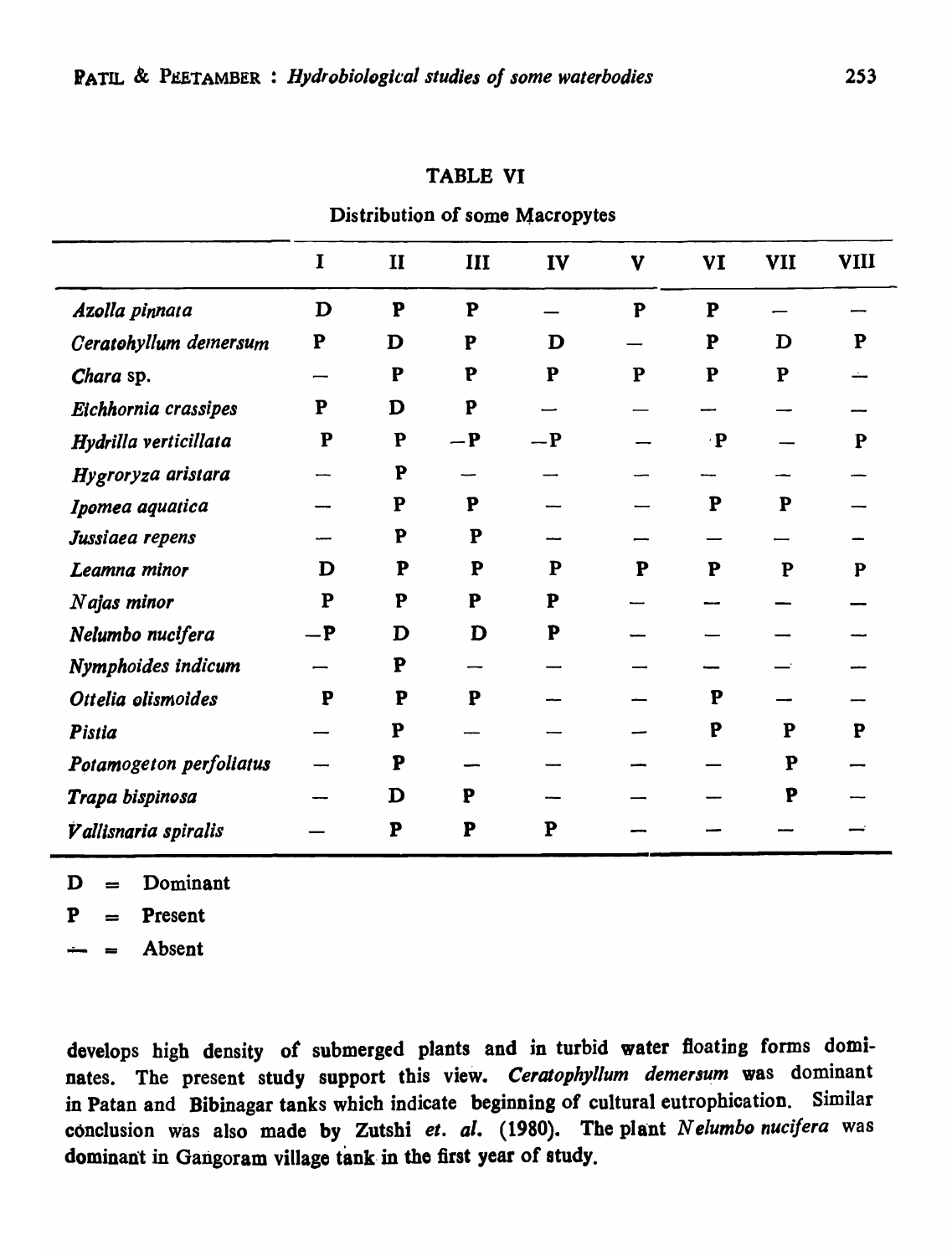Twenty species of Rotifers were recorded from all the water bodies. The tanks which have showed dominance of Rotifers are Patan and Bibinagar and majority of the rotifers were cosmopolitan. No specific pattern was observed throughout the period of study for the peak of rotifers. The rotifer population was poor than cladoceran population. This might be bue to forage activities of these large crustaceans. Pennington (1948) concluded that in the presence of cladocera (large crustacean) rotifers population was reduced. Green (1972) and Chengalath *et. al.* (1974) have shown common occurrence of *Brachionus* and the ebsence or non absence of boreal genus *NotholcQ,*  to be characteristics of many tropicalwaters. The same holds good in the present study. Komatkunta, Bhongir, Raigir and Narapally tanks have very limited fauna of rotifers thus indicating low fertility. The cladoceran fauna was better presented in Patan, Bibinagar, Bhongir, Raigir in the absence of predator like fish fauna (Harbacek *et. al.* 1961). The cladoceran studied did not show any fixed pattern of abundance and the reduced number of cladocera in the reservoir may be related to vegetation (Shireman and Martin, 1978).

Availability of food affect fertility of of females (Comitta and Anderson, 1959; Edmondson, 1965)indirectly affecting birth rate and mortality of zooplankton. It seems reasonable to consider that food is important factors which control zooplankton abundance (Swar and Fernando, 1980.) Copepods were represented by *Cyclops* and *Diaptomus* copepodids and Nauplius showing various peaks in different months of tne year.

Seasonal variations in the population of phytoplankton was seen. The phytoplankton consisted of Myxophyceae, Chlorophyceae, Euglenophyceae and Bacillariophyceae. Considering the Myxopbyceae as indicator of trophic status of the waterbody, the tanks Patan and Bibinagar can be judged as eutrophic waterbodies (Welch, 1952). Whereas the tanks like Narapally, Gangaram, Miyapur, Bhongir, Raigir are Mesotrophic since all these waterbodies showed dominance of chlorophyceae.

The phytoplankton was dominant over zooplankton. Temperature does not seem to be important for seasonal periodicity of phytoplankton (Jana 1973, Chari 1980, 1985). The phytoplankton was in peaks when the  $pH$  was high (Jana 1963; Moitra and Bhattacharya, 1965). Green algae were found when the phosphate content was low (Komorovasky, 1953), this is in contrast to the study of Chari (1980) and welch (1952) Diatoms populations was poor in some waterbodies. Pearsall (1932) opines that diatoms occured when  $PO<sub>4</sub>$ , NO<sup>s</sup> and silicate are rich, it seems to be so in the case of tanks like Patan and Bibinagar.

The total phytoplankton was found to be low on many occassions and it might be due to bottom rich deposit which is continuously drawn out for argricultural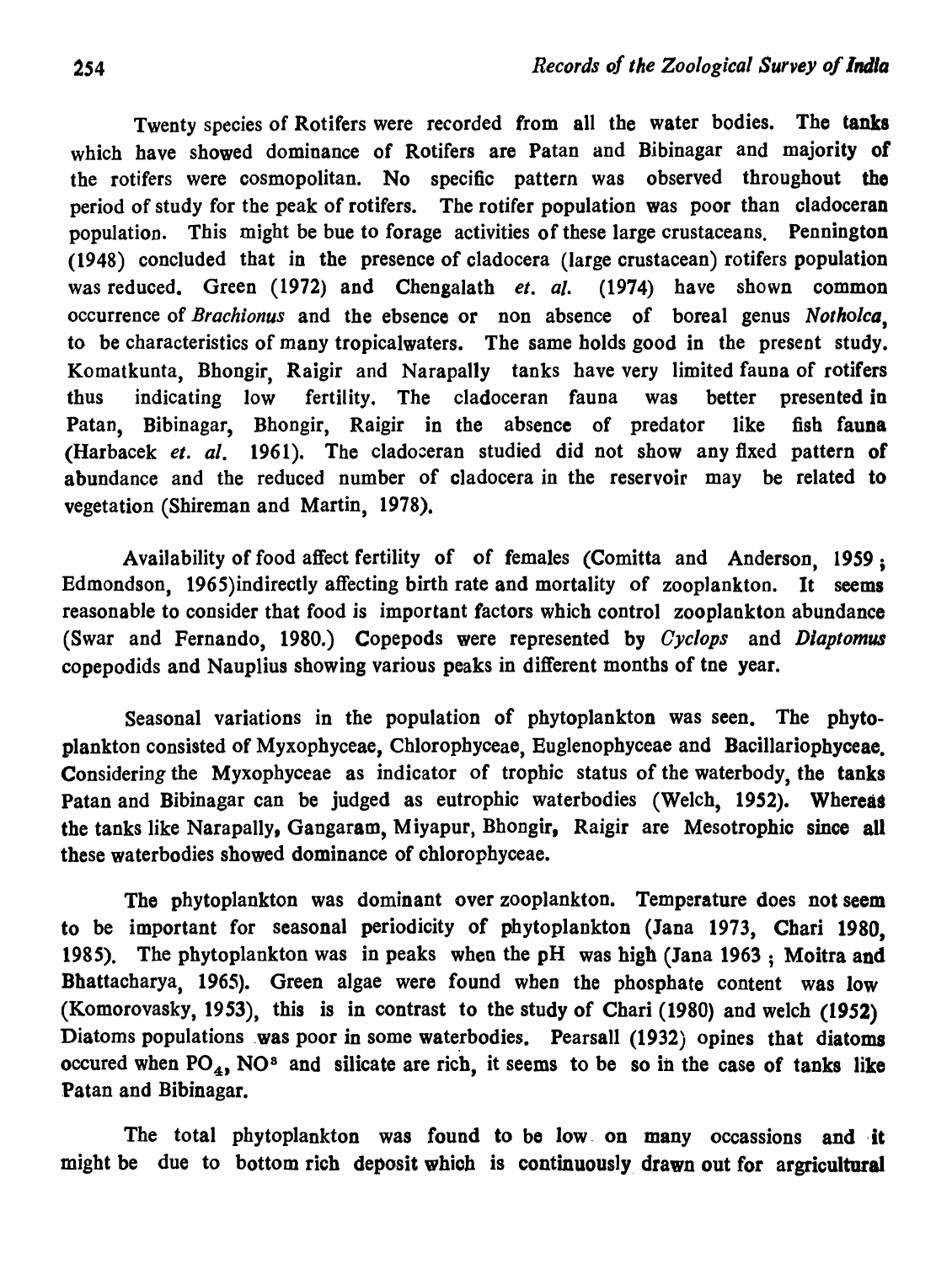purposes in some irrigational reservoirs like Bibinagar, Bhongir, Raigir, Miyapur and Gangaram.

#### **SUMMARY**

Eight water bodies were studied for 3 years from 1982-1985 of which four were on Warangal Road, *viz,* Raigir, Bongir, Bibinagar and Narapalli whereas other four were Miyapur, Gangaram village tanks. Patan and Komatkunta situated within 70 kms. away from Hyderabad on Bombay Highway. Physico-chemical factors like temperature, turbidity, pH. dissolved oxygen, Free Co<sub>2</sub>, total alkalinity, Chloride, total hardness have been studied. Some of these factors have been correlated and discussed. Rotifers, cladocerans, Copepods, were recorded during the period of study. The annual persentage composition of different groups of zooplankton were recorded. 20 species of rotifers, 10 species of cladocera and 4 species of oopepods were recorded from waterbodies under study. The phytoplankton consist of Myxophyceae, Chlorophyceae, Euglenophyceae and Bacillariophyceae.

#### ACKNOWLEDGEMENT

We are thankful to the Director, Zoological Survey of India, Calcutta for necessary approval for this work and to Dr. A. N. T. Joseph, Ex Joint Director, Madras, and Dr. K. V. Rama Rao, Officer-in-Charge of FBS/ZSI, Hyderabad and Dr. G. M. Yazdani, Ex Joint Director, WRS/ZSI, Pune for facilities.

#### **REFERENCES**

- Alikunhi, K. H, Choudhury, B, & Ramachandran, V. P. 1955. On the Mortality of carp fry in nursery ponds and the role of plankton in their survival and growth. *India* J. *Fish.* 2, 157-313
- APHA, A WWA and WPCF 1971. Standard methods for the Examination of water and Waste Water, 13th edition.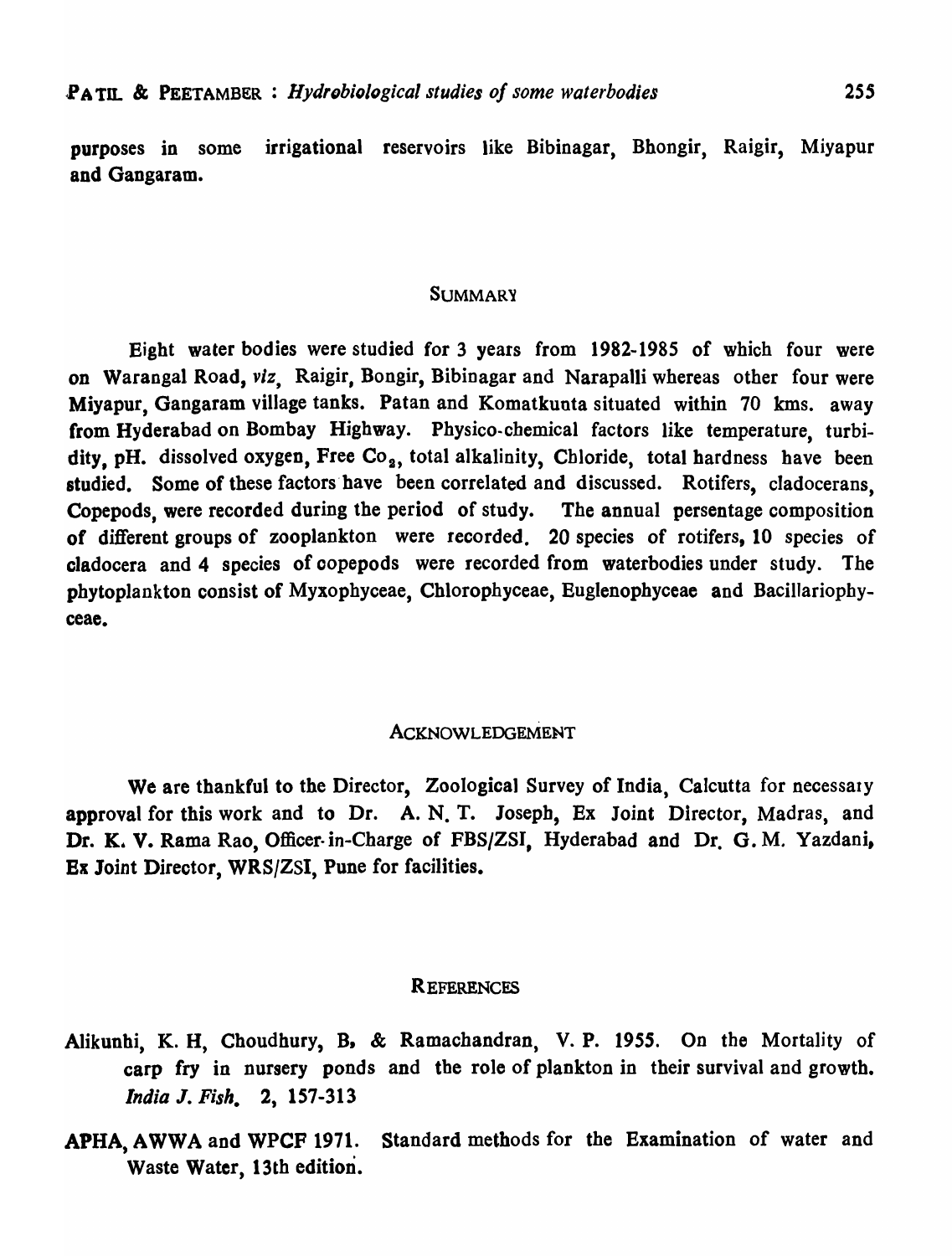Btatnagar, G. P 1984. Limnology of Lower lake Bhopal. M & B Project.

- Chari, M. S. 1980. Environmental variations in the physicochemical characteristics of a freshwater pond. M. Phil Thesis, Aligarh Muslim University, Alisgarh.
- Chari, M. S. 1985. Aquatic pollution and its effects on the fauna and flora of a freshwater pond at Aligarh, India. Proc. Nat. Sympos. Evau. Environ. Sup. Vol. *Geobios,* 49- *6S.*
- Chengalath, R., Fernando, C.H. & Koste, W. 1974 Rotifera from Sri Lanka (Ceylon) 3. New species and records with a Jist of Rotifera recorded and their distribution in different habitats from Sri Lanka. *Bull. Fish Res. Stn.*, Srilanka Ceylon, 25, 83-96.
- Comita, G. W. & Anderson, G. C. 1959. The seasonal development of a population of *Diaptomus ashlandi* Marsh and related phytoplankton cycle in lake washington. *Limnol, Oceanogr,* 4, 37-52
- Crumrine, J. P. & A. M. Beeton. 1975. Limnology of lakes of the sylvania recreation area, Ottawa National Forest Special report No. 25, Centre for Great Lake Studies. The University of Wisconsion, Milwankee, U. S. A, 34 P.
- Das, S. M. 1978. High pollution in lake Nainital, U. P. as evidenced by biological indicators of pollution. *Sci.* & *Cult.* 44(b) : 236-237.
- Dimick, R. F. & Merryfield, B. 1947. The fishes of the willamette river system in relation to pollution. *Sew. Wks. Jour. 49.*
- Davis, C. C. 1955. *The Marine and Freshwater Plankton* Michigan State University Press, 562 pp.
- Edmondson, W. T., GG. Anderson, & D. R. Peterson. 1956. Artificial eutrophication of lake washington. *Limnol. Oceanogr. 47-53.*
- Ellis, M. M. 1937. Detection and measurement of stream pollution. Bull. U. S. Bur. *Fish.,* 48, (22) ; 365-437.
- Ellis, M. M., B. A. West Fall & Ellis, 1946. Dererminatioa of water quality. U. *s. Fish and Wildl. Serv. Res. Rept.*, 9: 122-136.
- Fogg, G. E. 1965. *Algal Culture and Phytoplankton Ecology*, University of Wisconsin Press Madison.
- Freiser, H. & C. M. Fernando, 1966. *Ionic Equilibria in AnaIYlical Chemistry.* Wiley. and sons.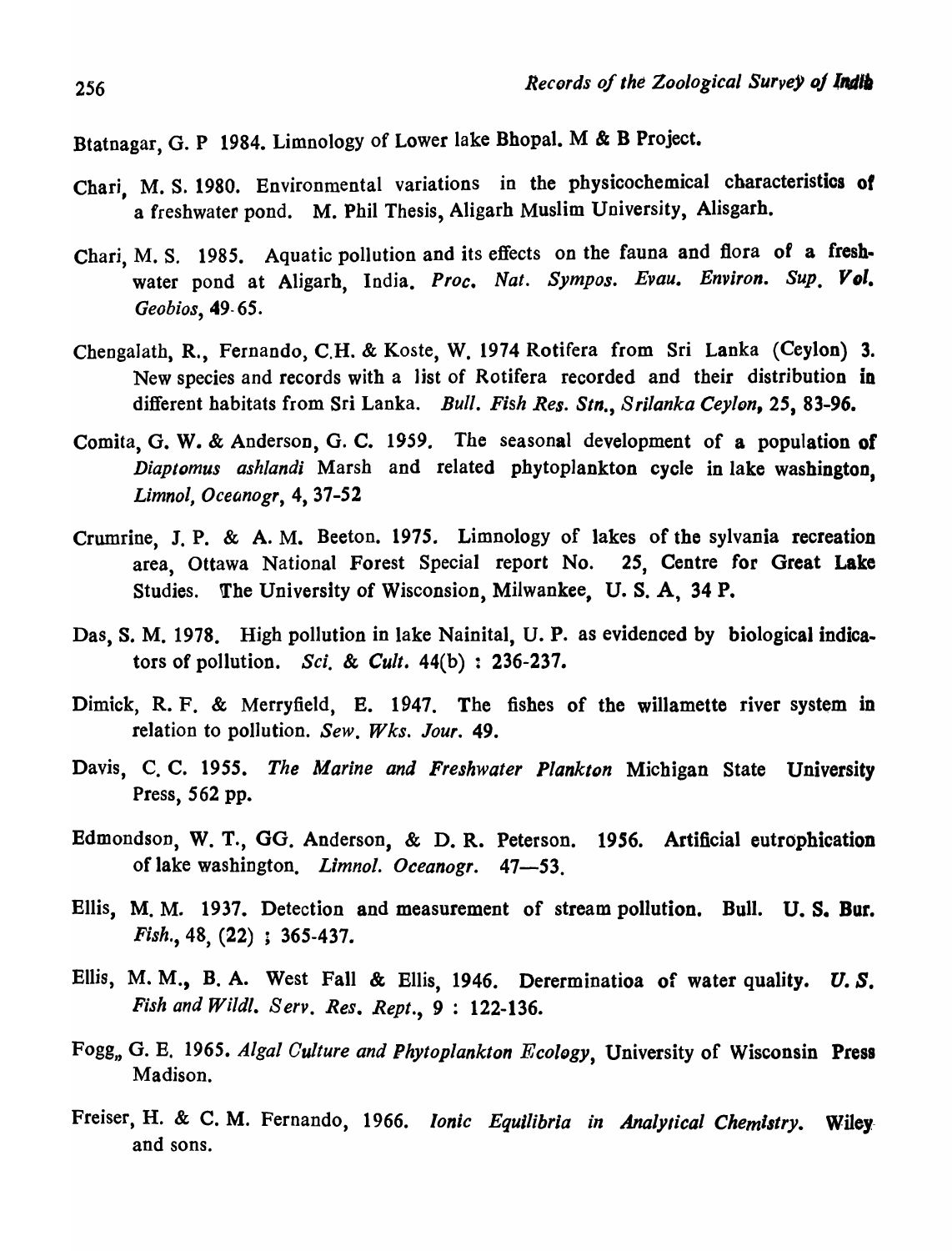- Oanapati, S. V. 1962. A five year investigation of Almati reservoir, Madras Part 1-4. *Environ. Health,* 6 ; 1-39.
- George, M. G. 1966. Comparative Plankton ecology of fiive fish ponds in Delhi. *Hydroblologia* 27, 81-108.
- Green, J. 1972. Ecological studies on crater lakes in West Cameroon, lake Kotto and lake Soden, J. *Zool. Lond.,* 166: 283-301.
- Bickel, B. 1973. Limnological Investigation in lakes of Pokhara Valley, Nepal. *Int. Rev. Ges. ,Hydrobiol,* 58, 659-672.
- Hrbacek, J., Dvorakova, M., Korineck, L. & Prochazkova, L. Komo, 1961. For changes consequent npon alteration in fish stock in 14, *19S.*
- Harrel, R. C. & Doris, T. C., 1968. Stream, Odor, Morphometrys. Physico-chemical conditions and community structure of benthic Microinvertebrates in and intermittant stream system. *'Amer* Mid. *Natur.,* 80 : 220.251.
- Harshey, D. K., Patil, S. G. & Singh, D. F., 1982. Limnological studies on a tropical freshwater tank of Jabalpur M. P. I Abiotic factors. *Geobios New Reports,* Vol. 198-102.
- Hutchinson, G. E. 1857. A treaties on Limnology. Vol. I Geography, Physics and Chemi*stry.* John Wiley and Sons, Inc. N. Y. & London, 1015 p.
- Hutohinson, G. E. 1967. *A treaties on Limnology* II. *Introduction to lake Biology and the Limnoplankton.* John Wiley & Sons. Inc., New York.
- Jana, B. B. 1973. Seasonal periodicity of plankton in a freshwater pond in West Bengal, India, *HydrobiQ/ogia,* 58, 127-143.
- Joyangouder, J. 1980. I. Hydrobiological studies on the' Ajwa reservoir, the source of raw water supply to Baroda Water- Works. *Hydrobiologia,* 72, 113-123.
- **Keenwood, A. R., 1920,** *Public Health Laboratory Work***: H. K. Wewis and Co., Ltd.,** London.
- **Komorovsky, B. 1953.** A comparative study of the phytoplankton of several fish ponds in relation to some essential chemical constituents of the water. *Israel Bull. Res.*  ODUp. *Israel,* 8, 65-96.

Michael, R. G. 1964. Limnological investigations on pond plankton, macrofauna and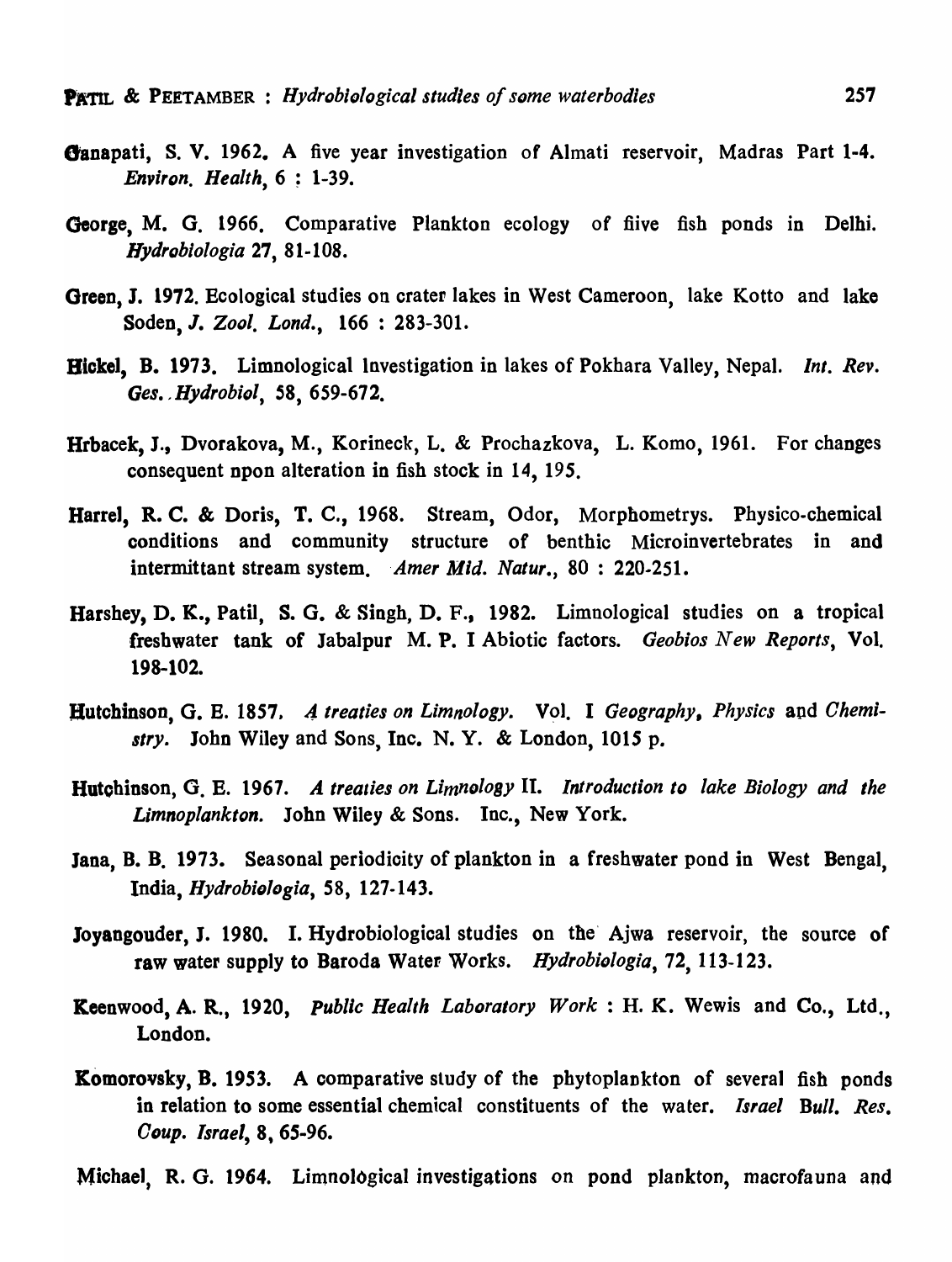chemical constituents of water and their bearing on fish population. Ph. D., Thessi<sub>n</sub> Calcutta University.

- Moitra, S. K. & Bhattacharya, B. K. 1965. Some hydrological factors affecting plankton production in a fish pond in Kalyani, West Bengal, India, *Ichthyologica* 4, 8-12,
- Munawar, M. 1970. Limnological studies on freshwater ponds of Hyderabad I. Biotope. *Hydrobi%gia,* 35 (1), 127-162.
- Patil, S. G. & Sen, N. 1983. Limnological studies of an high altitudinal reservoir. Shillong, Megbalaya, The abiotic factors. J. *Aqua. Bioi.* 1, *S7-63,*
- Patil, S. G, & Panda, P. 1983. Preliminary Limnological study of a freshwater tank Patan, Andhra Pradesh Part I. *Geobios New Reports*, 5, 171-172.
- Pearsall, W. H. 1932. Phytoplankton in the English Lakes II. The Composition of the Phytoplankton in relation to dissolved substances. J. *Ecol.*, 20, 241-262.
- Pennigton, W. 1961. Detail rapid replacement of Rotifera by Daphnia in tube culture of Microlgae.  $J. Ecol.$  5, 29.
- Rao, C. B. 1955. On the distribution of algae in a group of six small ponds J. Ecol., 41, 62-71.
- Rao, V. S. 1972. An ecological study of three freshwater ponds of Hyderabad, India II. The Environment. *Hydrobiologia,* 30, 351-372.
- Robert, G. S., Grindlay, J. and V. M. William, 1940. Chemical methods for the study of river pollution, London. N. H. S. Fish Investigations Ser., 14, 2.
- Ruttner, F. 1953. *Fnndamentals of Limnology.* Univ. of Toronto press.
- Seenayya G., 1973. Ecological studies in the plankton of Certain freshwater ponds of Hyderabad-India III. Zooplankton & bacteria. *Hydrobiologia*, 41, 4, 529-540.
- Shireman, V. & Martin R. G., 1971. Seasonal and diurnal zooplankton investigations of a South Central Florida lake. *Florida Sci.,* 41 (4), 193-201.
- Swar. D. B. & Fernando, C. H., 1980. Some studies on the ecology of Limnetic crustacean zooplankton in lakes Begnas and Rupa, Pokhara Valley, Nepal. Hydrobia-IOgia, 70, 235-245.
- Taylor, E. W. *The Examination of waters and water supplies* 7th ed. 841 pp J. A, Chwchill, London (1958).